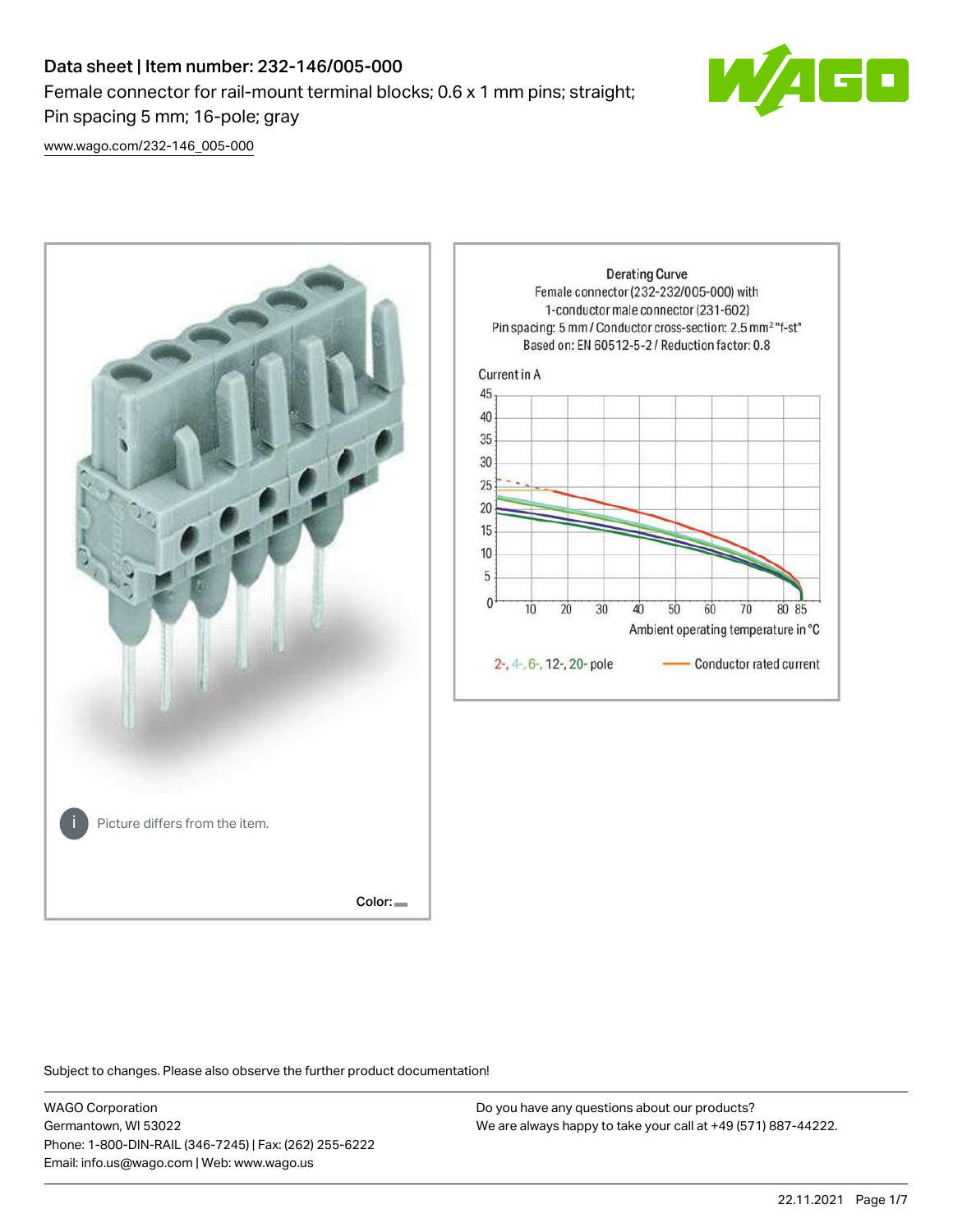

Dimensions in mm

 $L =$  (pole no. x pin spacing) + 1.5 mm

2- to 3-pole female connectors – one latch only

#### Item description

- $\blacksquare$  Pluggable connectors for rail-mount terminal blocks equipped with CAGE CLAMP $^\circ$  connection
- Female connectors with long contact pins connect to the termination ports of 280 Series Rail-Mount Terminal Blocks
- $\blacksquare$ Female connectors are touch-proof when unmated, providing a pluggable, live output
- $\blacksquare$ With coding fingers

Subject to changes. Please also observe the further product documentation! Data

WAGO Corporation Germantown, WI 53022 Phone: 1-800-DIN-RAIL (346-7245) | Fax: (262) 255-6222 Email: info.us@wago.com | Web: www.wago.us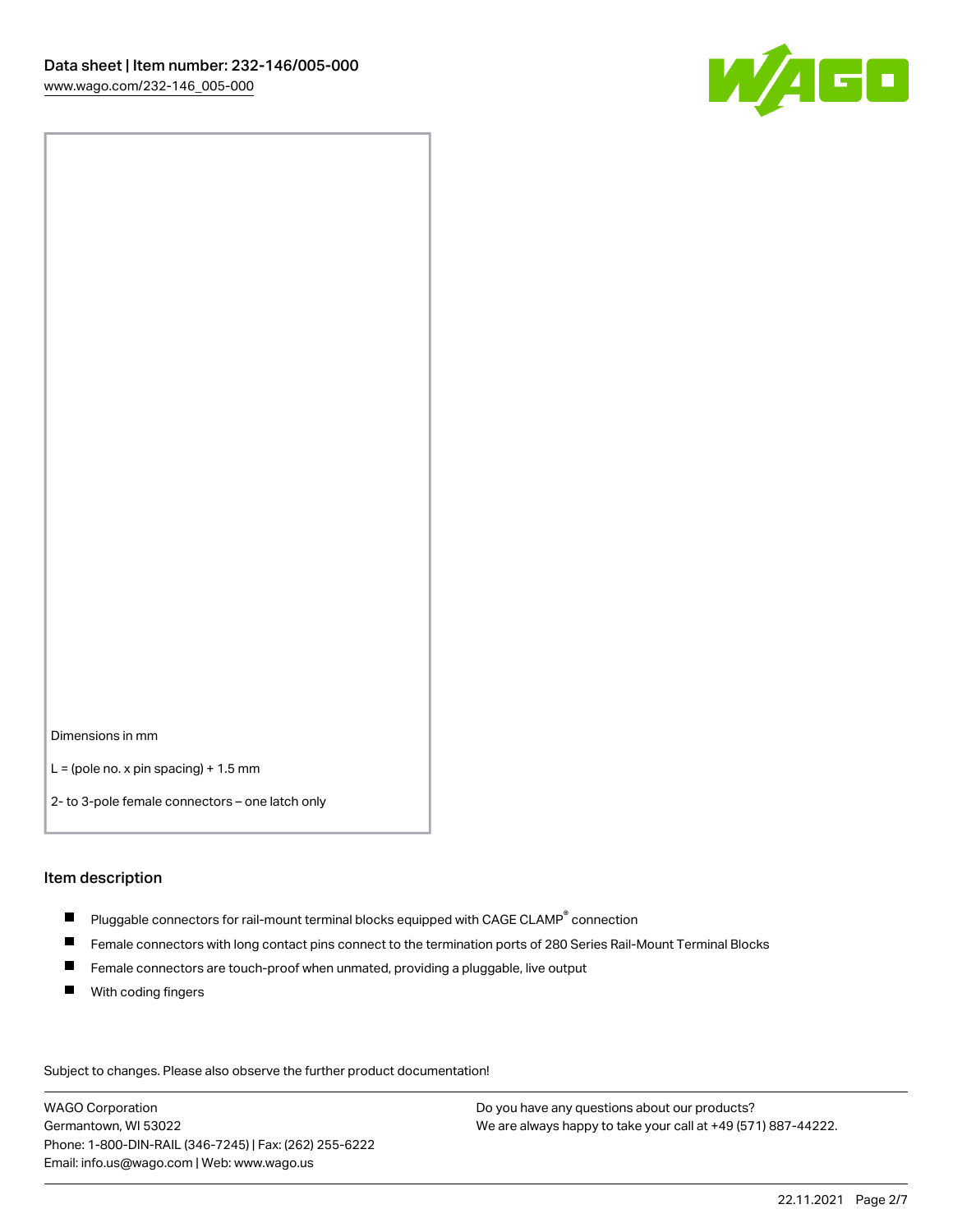

# Data Notes

| Safety information 1 | The MCS-MULTI CONNECTION SYSTEM includes connectors<br>without breaking capacity in accordance with DIN EN 61984. When<br>used as intended, these connectors must not be connected<br>/disconnected when live or under load. The circuit design should<br>ensure header pins, which can be touched, are not live when<br>unmated. |
|----------------------|-----------------------------------------------------------------------------------------------------------------------------------------------------------------------------------------------------------------------------------------------------------------------------------------------------------------------------------|
| Variants:            | Other pole numbers<br>Other versions (or variants) can be requested from WAGO Sales or<br>configured at https://configurator.wago.com/                                                                                                                                                                                            |

# Electrical data

# IEC Approvals

| Ratings per                 | IEC/EN 60664-1                                                        |
|-----------------------------|-----------------------------------------------------------------------|
| Rated voltage (III / 3)     | 320 V                                                                 |
| Rated surge voltage (III/3) | 4 <sub>k</sub> V                                                      |
| Rated voltage (III/2)       | 320 V                                                                 |
| Rated surge voltage (III/2) | 4 <sub>k</sub> V                                                      |
| Nominal voltage (II/2)      | 630 V                                                                 |
| Rated surge voltage (II/2)  | 4 <sub>k</sub> V                                                      |
| Rated current               | 12A                                                                   |
| Legend (ratings)            | $(III / 2)$ $\triangle$ Overvoltage category III / Pollution degree 2 |

# UL Approvals

| Approvals per                  | UL 1059 |
|--------------------------------|---------|
| Rated voltage UL (Use Group B) | 300 V   |
| Rated current UL (Use Group B) | 15 A    |
| Rated voltage UL (Use Group D) | 300 V   |
| Rated current UL (Use Group D) | 10 A    |

# Ratings per UL

| Rated voltage UL 1977 | 300 V |
|-----------------------|-------|
| Rated current UL 1977 |       |

## CSA Approvals

Approvals per CSA

Subject to changes. Please also observe the further product documentation!

| <b>WAGO Corporation</b>                                | Do you have any questions about our products?                 |
|--------------------------------------------------------|---------------------------------------------------------------|
| Germantown, WI 53022                                   | We are always happy to take your call at +49 (571) 887-44222. |
| Phone: 1-800-DIN-RAIL (346-7245)   Fax: (262) 255-6222 |                                                               |
| Email: info.us@wago.com   Web: www.wago.us             |                                                               |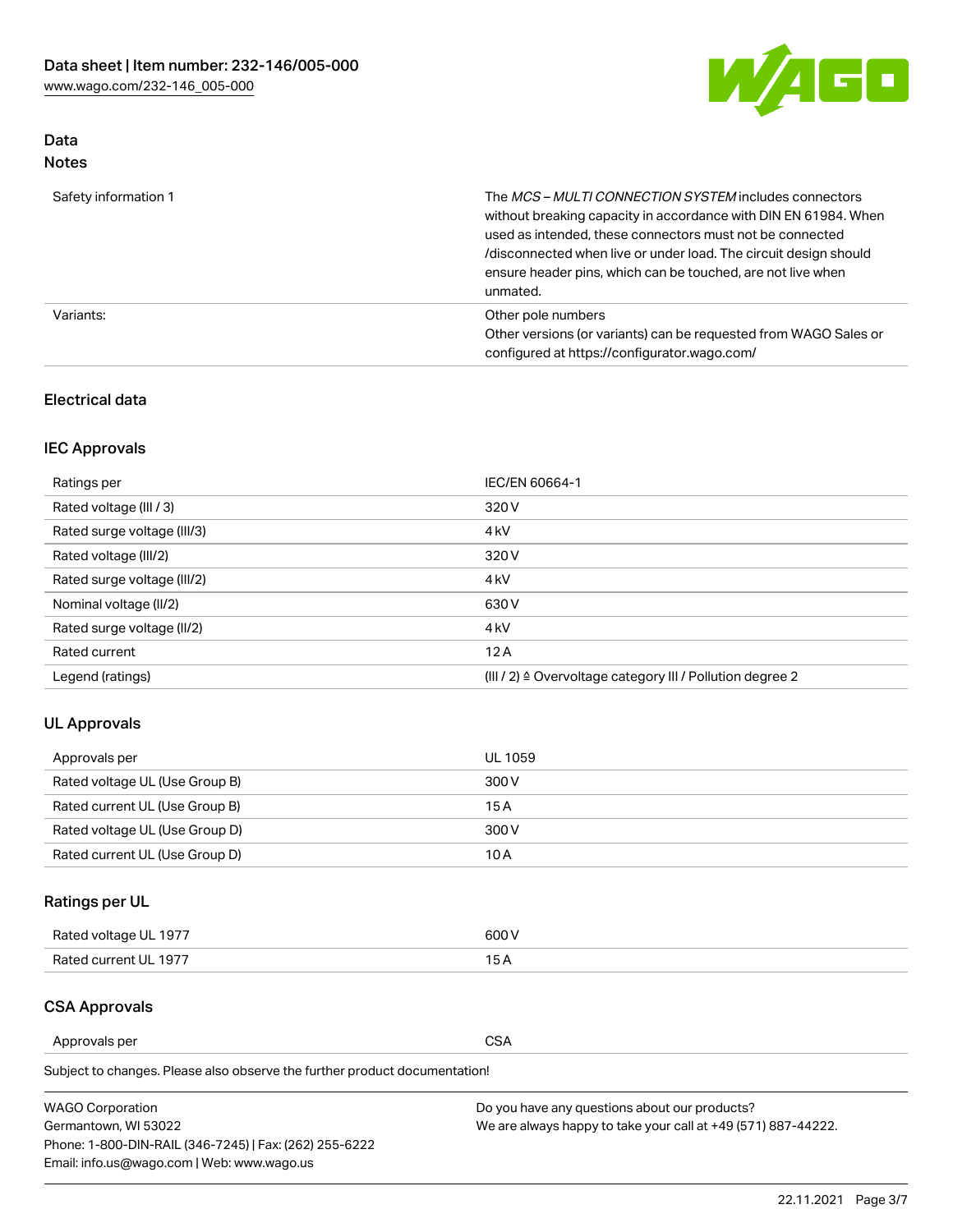[www.wago.com/232-146\\_005-000](http://www.wago.com/232-146_005-000)



| Rated voltage CSA (Use Group B) | 300 V |
|---------------------------------|-------|
| Rated current CSA (Use Group B) | 15 A  |
| Rated voltage CSA (Use Group D) | 300 V |
| Rated current CSA (Use Group D) | 10 A  |

# Connection data

| Total number of potentials | ۱ь. |
|----------------------------|-----|
| Number of connection types |     |
| Number of levels           |     |

## Connection 1

| Number of poles<br>. .<br>$\sim$<br>$\sim$ |  |
|--------------------------------------------|--|
|--------------------------------------------|--|

# Physical data

| Pin spacing             | 5 mm / 0.197 inch     |
|-------------------------|-----------------------|
| Width                   | 81.5 mm / 3.209 inch  |
| Height                  | 32.75 mm / 1.289 inch |
| Height from the surface | 18.25 mm / 0.719 inch |
| Depth                   | 11.6 mm / 0.457 inch  |

# Plug-in connection

| Contact type (pluggable connector)                | Female connector/socket                   |
|---------------------------------------------------|-------------------------------------------|
| Connector (connection type)                       | for front-entry rail-mount terminal block |
| Mismating protection                              | No                                        |
| Locking of plug-in connection                     | Without                                   |
| Mating direction to the rail-mount terminal block | 90°                                       |

# Material data

| Color                       | gray             |
|-----------------------------|------------------|
| Material group              |                  |
| Insulation material         | Polyamide (PA66) |
| Flammability class per UL94 | V <sub>0</sub>   |
| Contact material            | Copper alloy     |
| Contact plating             | tin-plated       |
| Fire load                   | 0.297 MJ         |
| Weight                      | 16.8g            |

Subject to changes. Please also observe the further product documentation!

| <b>WAGO Corporation</b>                                | Do you have any questions about our products?                 |
|--------------------------------------------------------|---------------------------------------------------------------|
| Germantown, WI 53022                                   | We are always happy to take your call at +49 (571) 887-44222. |
| Phone: 1-800-DIN-RAIL (346-7245)   Fax: (262) 255-6222 |                                                               |
| Email: info.us@wago.com   Web: www.wago.us             |                                                               |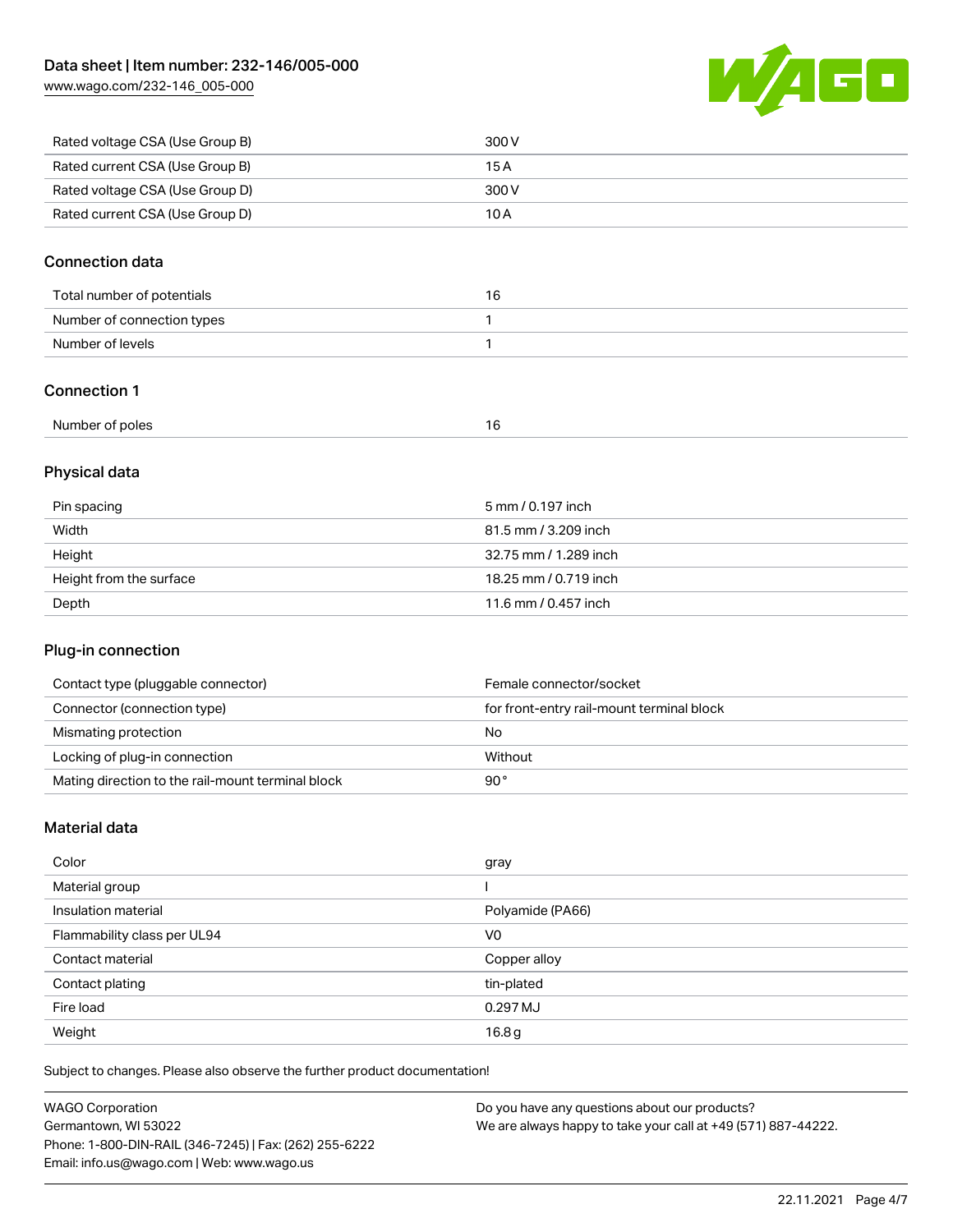

# Environmental requirements

| Limit temperature range | $-60+85 °C$ |
|-------------------------|-------------|
|-------------------------|-------------|

## Commercial data

| Product Group         | 3 (Multi Conn. System) |
|-----------------------|------------------------|
| PU (SPU)              | 25 Stück               |
| Packaging type        | box                    |
| Country of origin     | DE                     |
| <b>GTIN</b>           | 4044918569811          |
| Customs tariff number | 8536694040             |

# Approvals / Certificates

#### Country specific Approvals

| Logo | Approval                                            | <b>Additional Approval Text</b> | Certificate<br>name |
|------|-----------------------------------------------------|---------------------------------|---------------------|
|      | <b>CB</b><br><b>DEKRA Certification B.V.</b>        | IEC 61984                       | NL-39756            |
|      | <b>CSA</b><br>DEKRA Certification B.V.              | C <sub>22.2</sub>               | 1466354             |
| EMA  | <b>KEMA/KEUR</b><br><b>DEKRA Certification B.V.</b> | EN 61984                        | 2190761.01          |

#### Ship Approvals

| Logo                                                                                                                                                                                                                                                                                                                                                                                                                                                                                | Approval            | <b>Additional Approval Text</b> | Certificate<br>name |
|-------------------------------------------------------------------------------------------------------------------------------------------------------------------------------------------------------------------------------------------------------------------------------------------------------------------------------------------------------------------------------------------------------------------------------------------------------------------------------------|---------------------|---------------------------------|---------------------|
| $\bigcirc\!\!\!\!\! \bigcirc\!\!\!\!\! \bigcirc\!\!\!\!\! \bigcirc\!\!\!\!\! \bigcirc\!\!\!\!\! \bigcirc\!\!\!\!\! \bigcirc\!\!\!\!\! \bigcirc\!\!\!\!\! \bigcirc\!\!\!\!\! \bigcirc\!\!\!\!\! \bigcirc\!\!\!\!\! \bigcirc\!\!\!\!\! \bigcirc\!\!\!\!\! \bigcirc\!\!\!\!\! \bigcirc\!\!\!\!\! \bigcirc\!\!\!\!\! \bigcirc\!\!\!\!\! \bigcirc\!\!\!\!\! \bigcirc\!\!\!\!\! \bigcirc\!\!\!\!\! \bigcirc\!\!\!\!\! \bigcirc\!\!\!\!\! \bigcirc\!\!\!\!\! \bigcirc\!\!\!\!\! \bigcirc\$ | BV                  | IEC 60998                       | 11915/D0            |
| <b>BUREAU</b>                                                                                                                                                                                                                                                                                                                                                                                                                                                                       | Bureau Veritas S.A. |                                 | BV                  |

#### UL-Approvals

|      |                                |                                 | Certificate |
|------|--------------------------------|---------------------------------|-------------|
| Logo | Approval                       | <b>Additional Approval Text</b> | name        |
|      | UL                             | <b>UL 1059</b>                  | E45172      |
| L    | Underwriters Laboratories Inc. |                                 |             |

Subject to changes. Please also observe the further product documentation!

| <b>WAGO Corporation</b>                                | Do you have any questions about our products?                 |
|--------------------------------------------------------|---------------------------------------------------------------|
| Germantown, WI 53022                                   | We are always happy to take your call at +49 (571) 887-44222. |
| Phone: 1-800-DIN-RAIL (346-7245)   Fax: (262) 255-6222 |                                                               |
| Email: info.us@wago.com   Web: www.wago.us             |                                                               |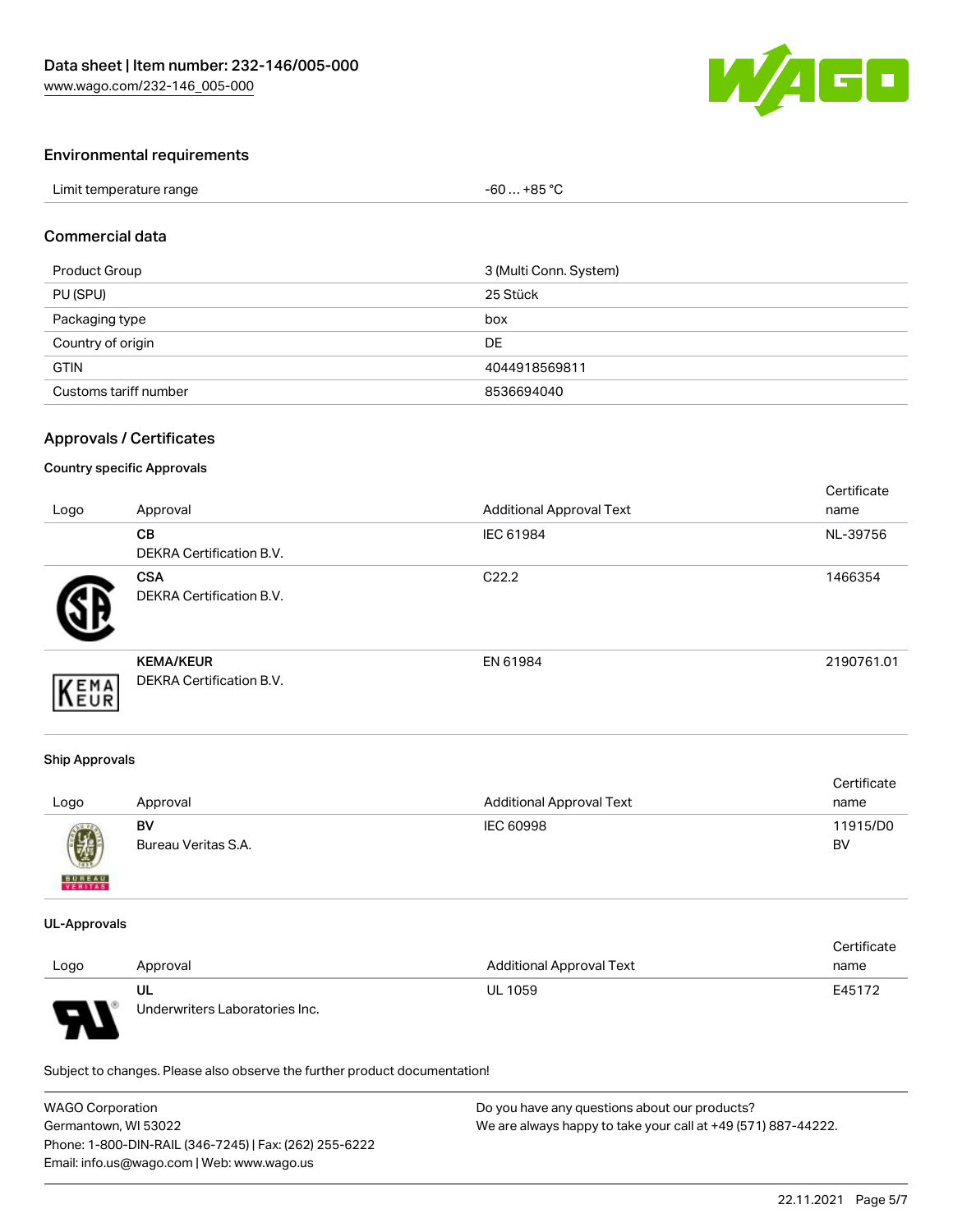

|                                                                                                                            | UL                                                                 | <b>UL 1977</b> |                      | E45171   |  |
|----------------------------------------------------------------------------------------------------------------------------|--------------------------------------------------------------------|----------------|----------------------|----------|--|
|                                                                                                                            | Underwriters Laboratories Inc.                                     |                |                      |          |  |
| Counterpart                                                                                                                |                                                                    |                |                      |          |  |
|                                                                                                                            |                                                                    |                |                      |          |  |
|                                                                                                                            | Item no.231-616<br>Male connector; 16-pole; Pin spacing 5 mm; gray |                | www.wago.com/231-616 |          |  |
| <b>Optional accessories</b>                                                                                                |                                                                    |                |                      |          |  |
| <b>Testing accessories</b>                                                                                                 |                                                                    |                |                      |          |  |
| Testing accessories                                                                                                        |                                                                    |                |                      |          |  |
| Item no.: 231-661<br>Test plugs for female connectors; for 5 mm and 5.08 mm pin spacing; 2,50 mm <sup>2</sup> ; light gray |                                                                    |                | www.wago.com/231-661 |          |  |
| <b>Downloads</b><br>Documentation                                                                                          |                                                                    |                |                      |          |  |
| <b>Additional Information</b>                                                                                              |                                                                    |                |                      |          |  |
| Technical explanations                                                                                                     |                                                                    | 2019 Apr 3     | pdf<br>2.0 MB        | Download |  |
| <b>CAD</b> files                                                                                                           |                                                                    |                |                      |          |  |
| CAD data                                                                                                                   |                                                                    |                |                      |          |  |
|                                                                                                                            | 2D/3D Models 232-146/005-000                                       |                | <b>URL</b>           | Download |  |
| CAE data                                                                                                                   |                                                                    |                |                      |          |  |
|                                                                                                                            | EPLAN Data Portal 232-146/005-000                                  |                | <b>URL</b>           | Download |  |
|                                                                                                                            | ZUKEN Portal 232-146/005-000                                       |                | <b>URL</b>           | Download |  |
|                                                                                                                            | EPLAN Data Portal 232-146/005-000                                  |                | <b>URL</b>           | Download |  |

## Environmental Product Compliance

Subject to changes. Please also observe the further product documentation!

WAGO Corporation Germantown, WI 53022 Phone: 1-800-DIN-RAIL (346-7245) | Fax: (262) 255-6222 Email: info.us@wago.com | Web: www.wago.us